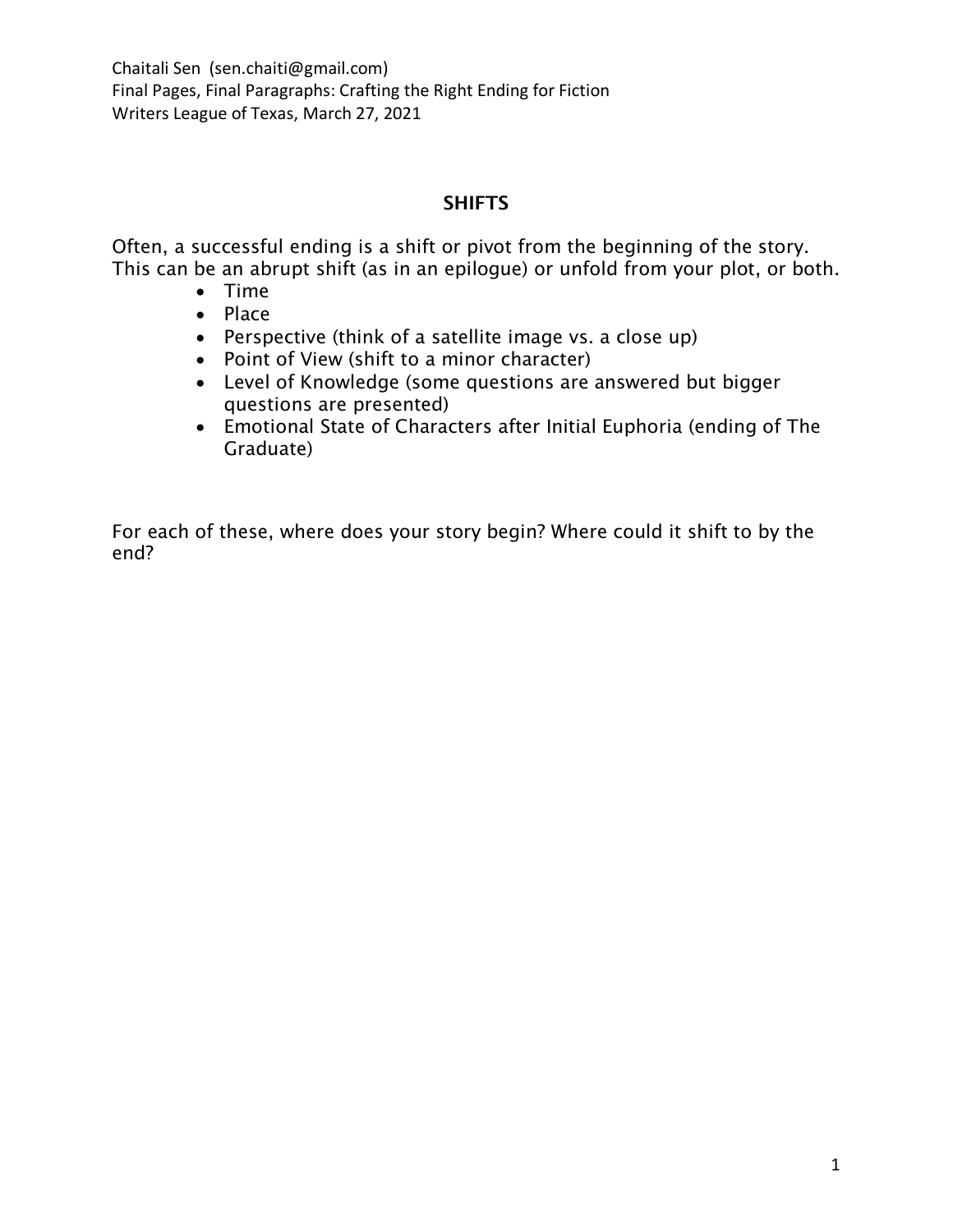#### **Questionnaire**

- 1. What is your story/book about? (Write about this in any way you want)
- 2. Whose journey are we following?
- 3. What is the main conflict/problem that your character is facing?
- 4. What is the timeline of the story?
- 5. What is the plot of your story? What happens?
- 6. What is still unresolved about your story? This might not be a plot point. It might be something unresolved in one of the relationships, or a bigger thematic question that can't be answered? In most cases, these should be resolved by the end of your story.
- 7. Is there an image from the beginning that can be mirrored in the end? Is there a prologue that needs an epilogue?
- 8. What is the biggest risk you can take at the end of your story? In your wildest fantasies, how would you like to end it?
- 9. Does that ending feel true to your story? If not, what can you change so that the ending feels appropriate?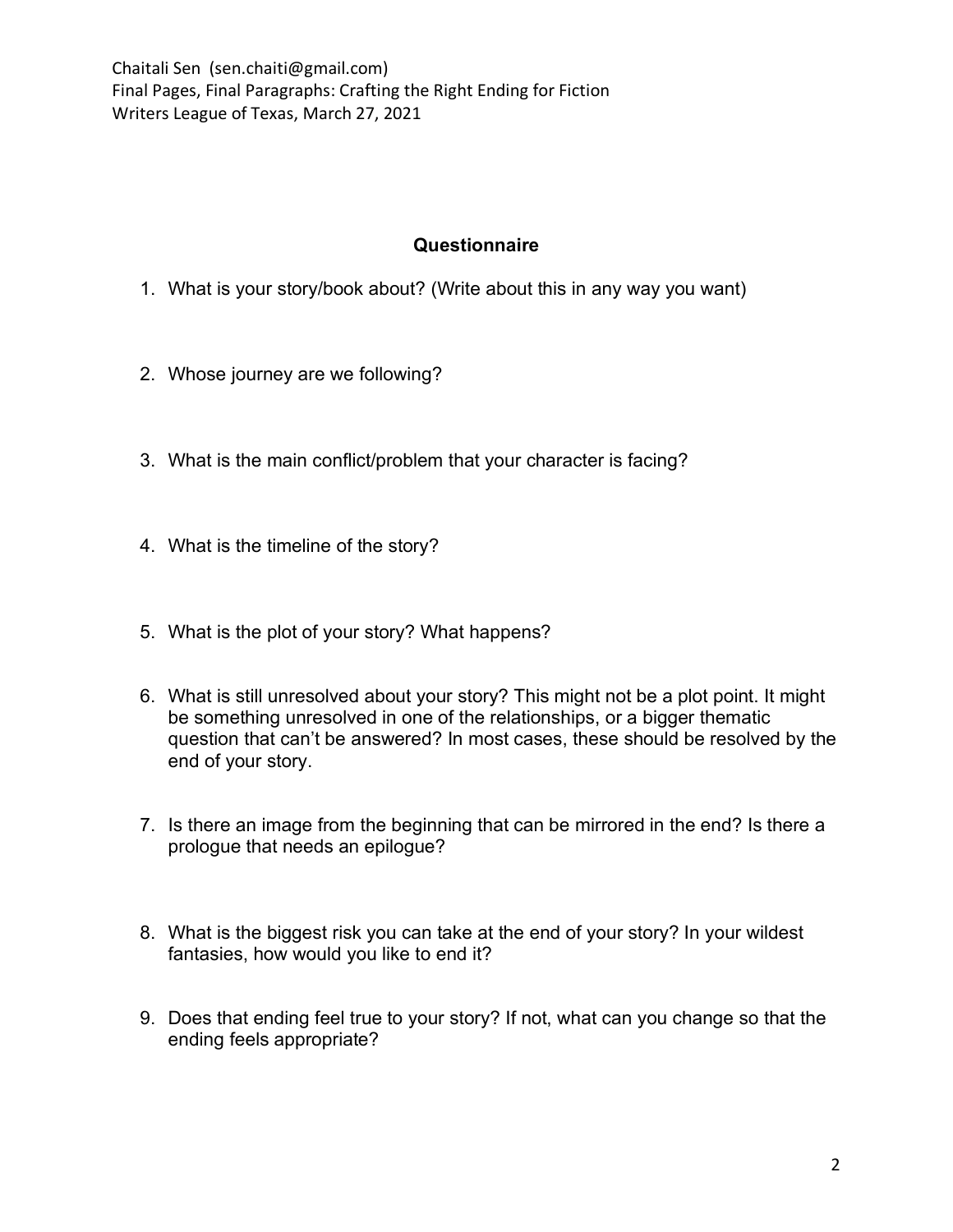# **Types of Endings (from One Story Endings Class)**

This is the extreme nutshell version of 7 types of story endings presented by Patrick Ryan in his class on endings at One Story (usually 5 sessions and pretty affordable – worth checking out.)

- Bookend circles back to something or echoes something from the beginning
- Shocker a surprising conclusion that is still believable as something that would emerge from the world of the story
- Quiet Moment slowing things down into a single moment, image, creating intimacy between reader and story
- Stepping Back zoom out and show the bigger picture around the story
- The Question leaves the character at a crossroads
- The Answer something is revealed that puts everything into place
- Projection Forward leap in time to the future that illustrates the resolution of the central conflict
- Nostalgic Note a (perhaps) surprisingly positive memory or view of the past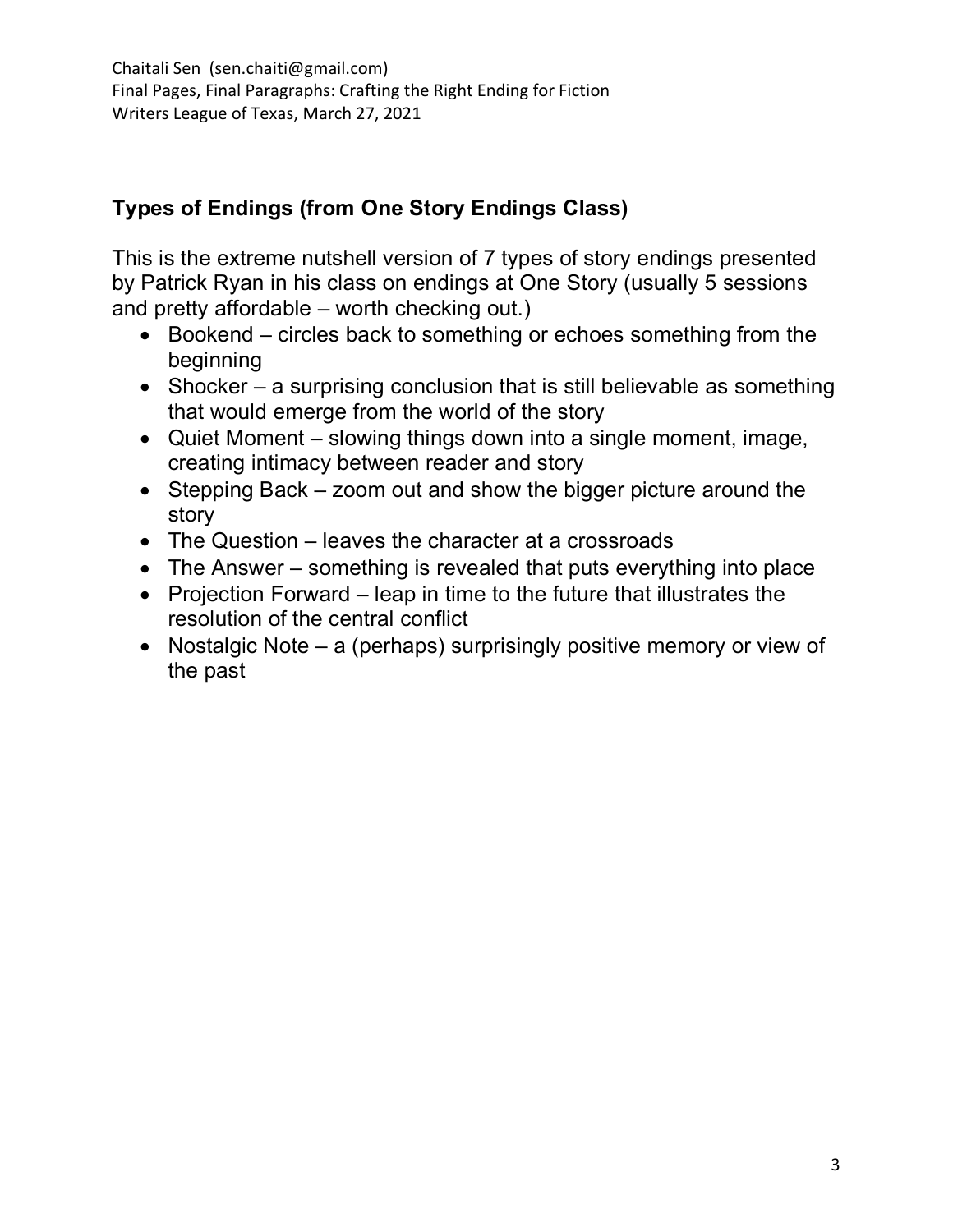## **The Perfect Ending Writing Exercise (from Writers Digest)**

Maybe you knew the ending of your story before you even wrote your rough draft, or maybe you now find yourself unsure of your original choice for the ending. Here are a couple of exercises that will help you find the best, and perhaps unexpected, ending to your story:

- 1. Put the story aside and make a list of all the possible things that could happen in the ending (even if they violate your original vision of the story). Come at it from every possible angle–the expected and the unexpected, the "soft" and the "hard," the happy and the sad and whatever lies in between. You should have a list of at least five or six possible endings. Now, consider how each option shades the meaning of the story. This is a time when you must "listen" to your story and see which way it wants to go. Chances are, the key to your ending lies in the beginning and the middle of the story. You may discover that the story you've written is quite different from the one you set out to write. That's fine–happens all the time. The important thing is not to ruin your story by forcing a wrong ending simply because it adheres to your preconceived notion of what "should" happen.
- 2. Once you've discovered what should happen in your ending, there is still the question of technique. Again, try several different variations, making the final sentence:
- 1. A line of description
- 2. A line of dialogue
- 3. A character's action
- 4. Internal monologue–a character's thought or feeling.

### WRITING EXERCISES

- 1. Imagine an idea for a story. Write only the beginning and the ending. Try to have your ending be circular.
- 2. What image does your story begin with? What is a corresponding image your story can end with?